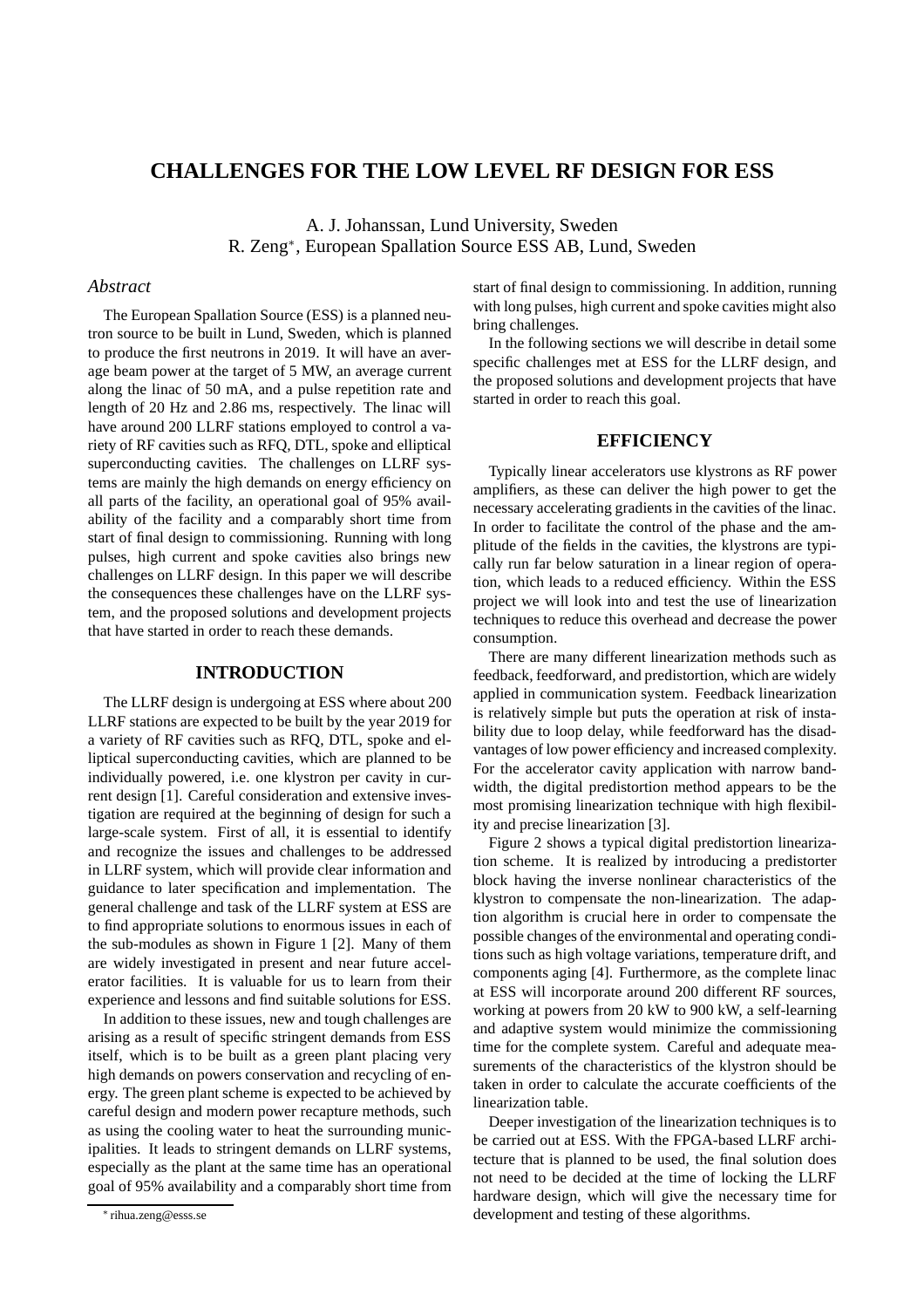

Figure 1: Issues to be addressed in each of the sub-modules of the LLRF system



Figure 2: Digital predistortion linearization scheme

Another important aspect to improve the efficiency is to minimize the RF power needed for the LLRF control. Extra RF power is required by feedback and feedforward to compensate the effects of Lorentz force detuning, microphonics, synchronous phase operation, load Q variations and other perturbations (like klystron output droop and ripple, beam loading, etc.). It is therefore important to reduce these perturbations as much as possible, for example, by applying the piezo tuning and limiting the klystron output droop and ripple. On the other hand, it should be kept in mind that we also need proper RF power overhead to be able to quickly react and recovery from the failure or trip to maximize the ESS availability. The design tradeoff needs to be optimized between efficiency and availability.

## **AVAILABILITY**

The system availability can be simply calculated by: Availability= Uptime/(Uptime + Downtime). The goal of the availability of the ESS is 95%, which places far more stringent requirements on the LLRF systems. It requires

careful design of the hardware and software, and requires failure handling scheme at the systems level, e.g. the possibility to run with one or more cavities in a detuned position due to LLRF, klystron or modulator failure. Important points in the design process are:

- Avoid single points of failure that causes the whole system to fail.
- Automatically detect the failure as fast as possible.
- Bypass the failure point and recovery the system performance as soon as possible.
- And all the time try to reduce the complexity of the system.

Among common failures seen in other facilities are cavity quenches, field emissions, software and hardware errors, klystron and modulator failures. To deal with these events in the ways mentioned above, on-line diagnostics is required for detection, and RF power overhead together with adequate redundancy as well as a high degree of automated operation for recovery. For example, a cavity quench can be handled quickly by lowering the gradient of the troubled cavity and adjusting the phase and gradient of the adjacent cavities, but only if it is correctly captured very early and only if there is enough power overhead available for the surrounding cavities. Errors of the timing system, hardware, or even control configurations can be detected easily and solved effectively if there is adequate redundancy in signals, hardware and software [5]. For failures in klystrons and modulators, we could recover the system in a relatively short time by adjusting the adjacent cavities gradients and phases and thus consuming more power, or in a relatively long time by adjusting all the downstream cavity phases with a reduced system operating performance [6, 7]. The